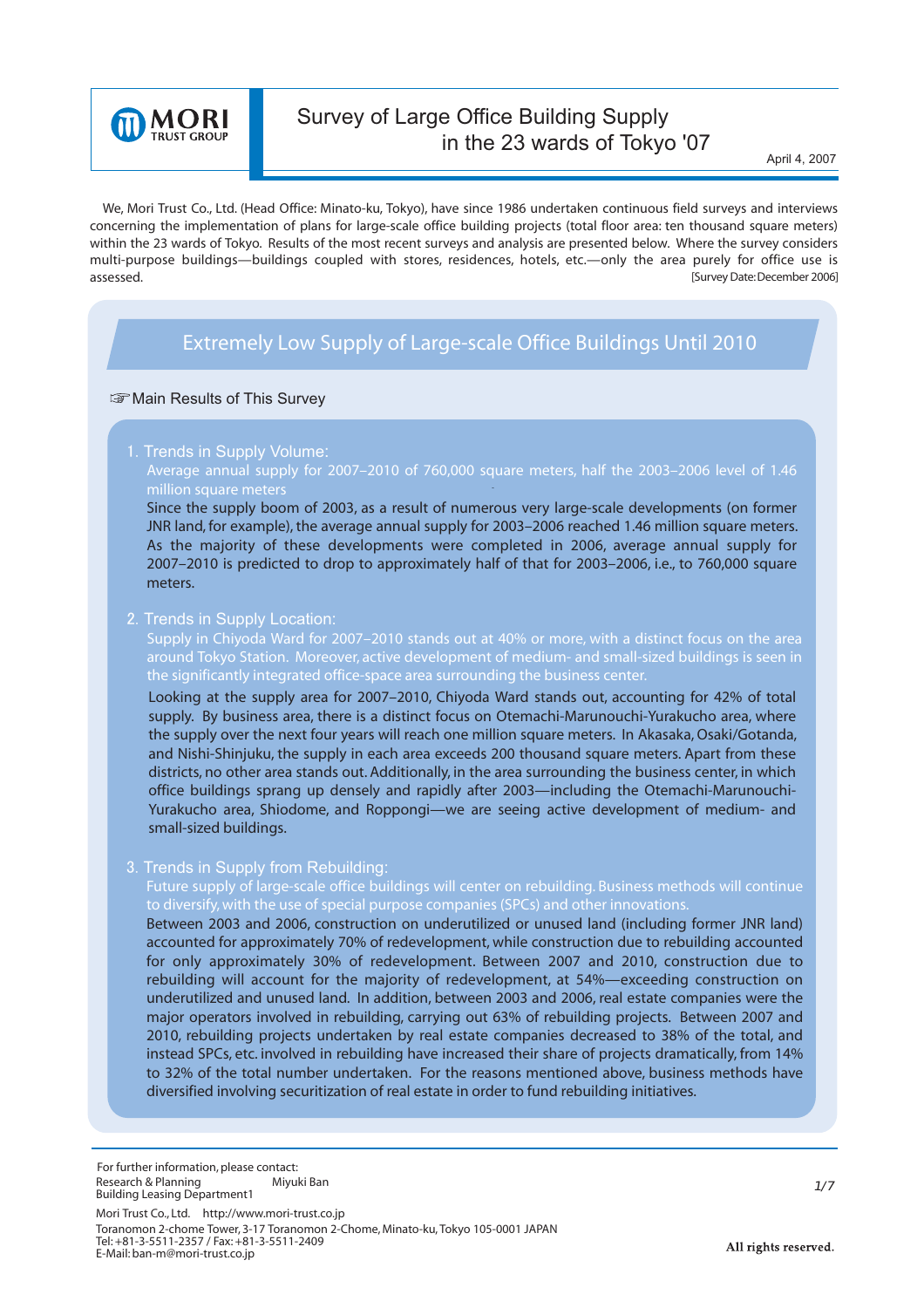### Future Market Outlook

A general survey of the market conditions for office space in Tokyo over the last few years shows strong demand in a buoyant market due to the economic expansion. From the latter half of 2003 vacancies began to decrease; as a result, since last year there has been a clear trend toward higher rents. Additionally, demand shows no signs of slackening as we move into 2007, indicated by the speed with which new large-scale buildings have been reaching full capacity and other factors.

This startling ongoing market recovery can be seen as the result of a match between demand and supply: demand due to corporate office-space strategies that promote rebuilding and consolidation to accommodate expanding corporate business, and high supply in favorable locations in central Tokyo. Even greater demand can be expected based on future office-space supply, in light of redevelopments underway in optimum central metropolitan areas.

Moreover, with increasing concern over earthquakes and other disasters, many companies are looking for characteristics such as a high capacity to withstand earthquakes in their search for building space, as well as the ability to provide backup for infrastructure and equipment. These concerns may lead to an increase in demand for moves to large-scale buildings featuring high safety standards and high reliability.

Taking the impending large reduction in supply into consideration, we predict that for the foreseeable future the tight relationship between supply and demand and the tendency toward higher rents can be expected to continue, centering around large-scale office buildings in central Tokyo. On the other hand, it will become even more critical to promote the further supply of quality office space in order for the present positive economic conditions continue, considering the likely future shortage of vacancies and corresponding sluggishness in demand. In this sense, we look forward to the early implementation of policies with an impact on the supply of office space in favorable metropolitan areas, including the disposal of and maximal use of government assets, of which discussion has already begun.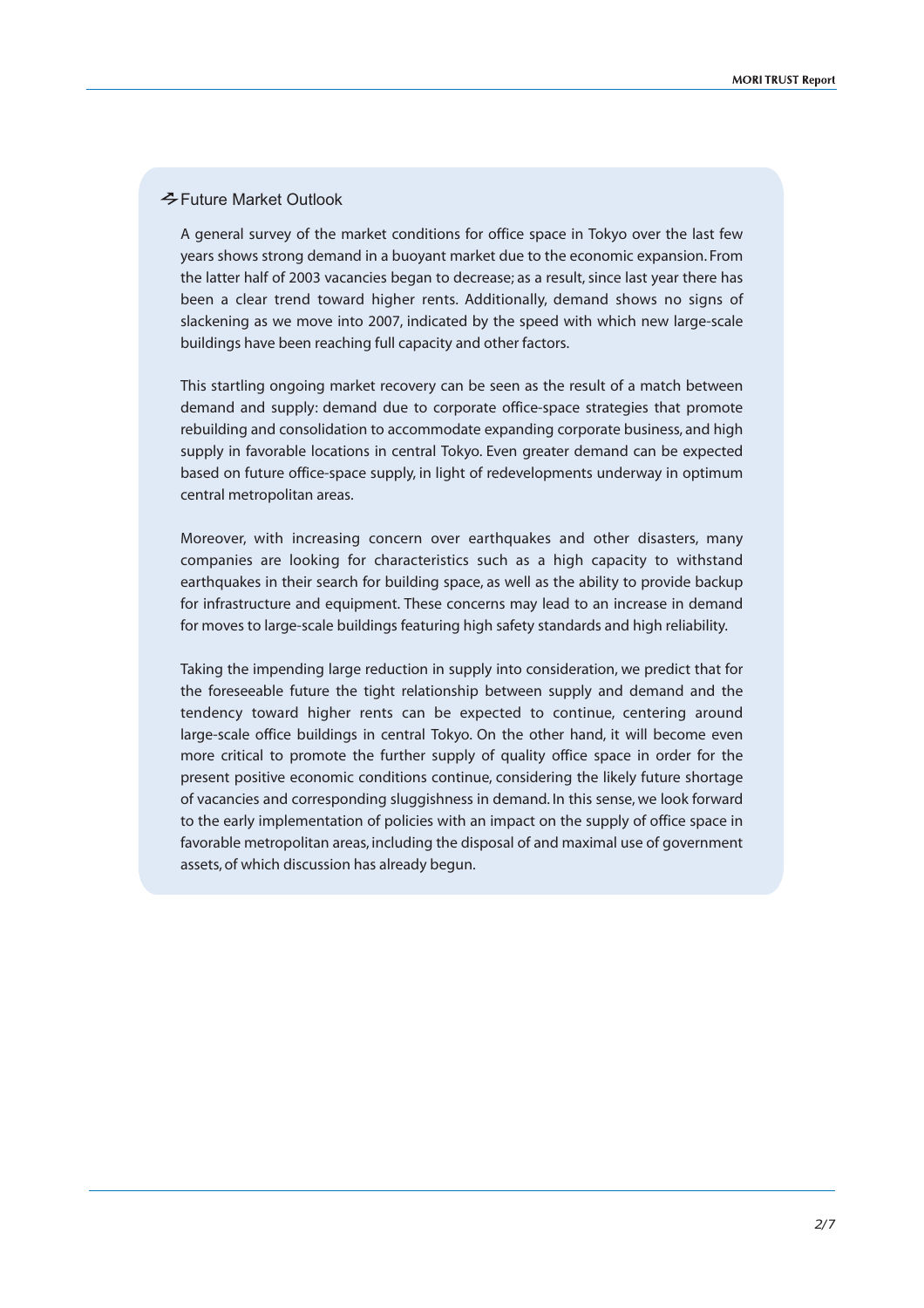

Figure 1: Trends in supply volume of large-scale office buildings in the 23 wards of Tokyo

Key

**Key** 

#### Figure 2: Trends in average total office floor area per building (four-year intervals)

| $25,000 \text{ m}^2$ / building | $29,000$ m / building | 38,000 m <sup>2</sup> / building | 40,000 m / building | 46,000 m / building | 38,000 m / building |
|---------------------------------|-----------------------|----------------------------------|---------------------|---------------------|---------------------|
| 1987-1990                       | (1991-1994)           | $(1995 - 1998)$                  | 1999-2002           | 2003-2006           | 2007-2010           |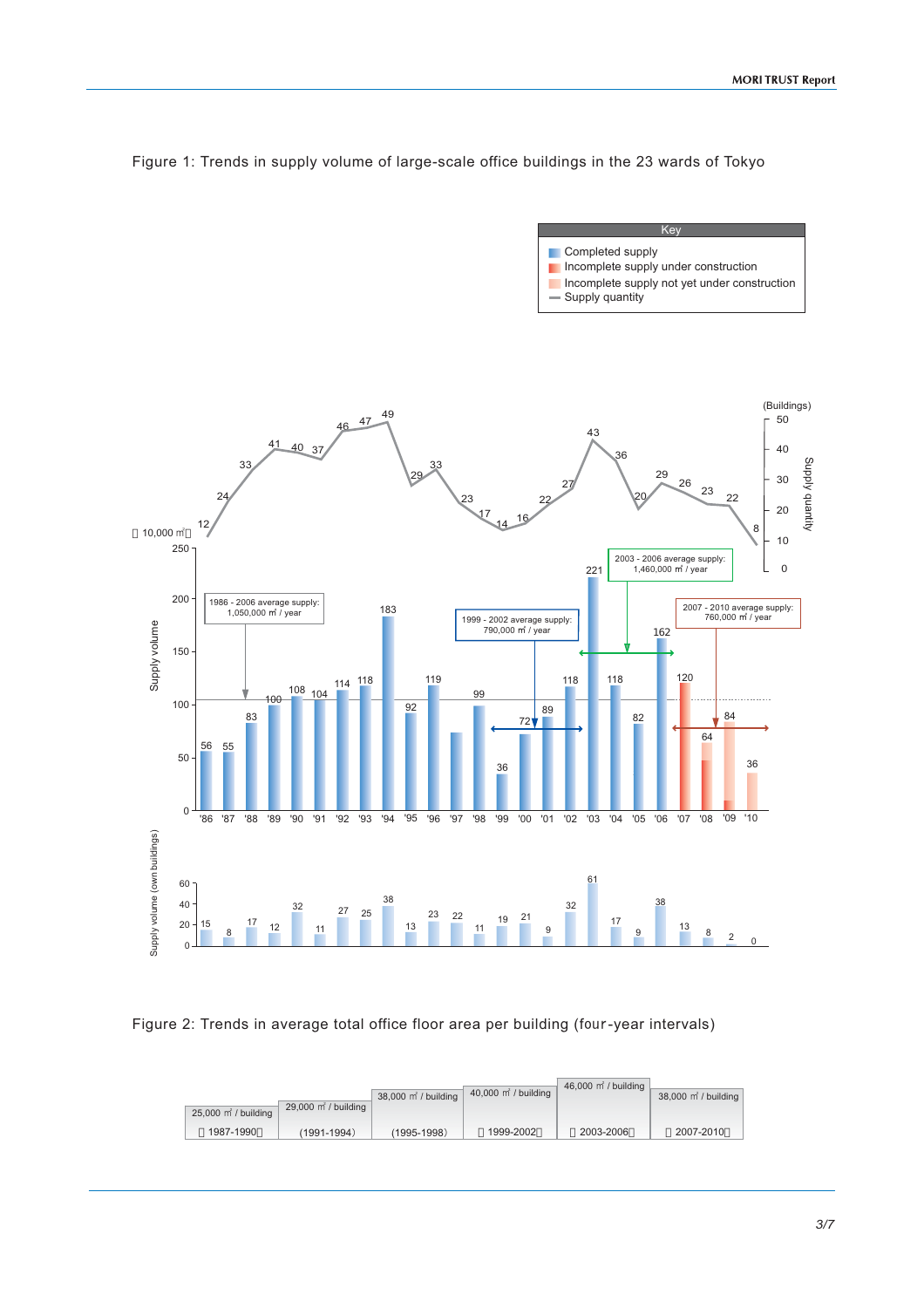



Figure 4: Trends in the top 10 districts in terms of large-scale office supply volume (2007 - 2010)

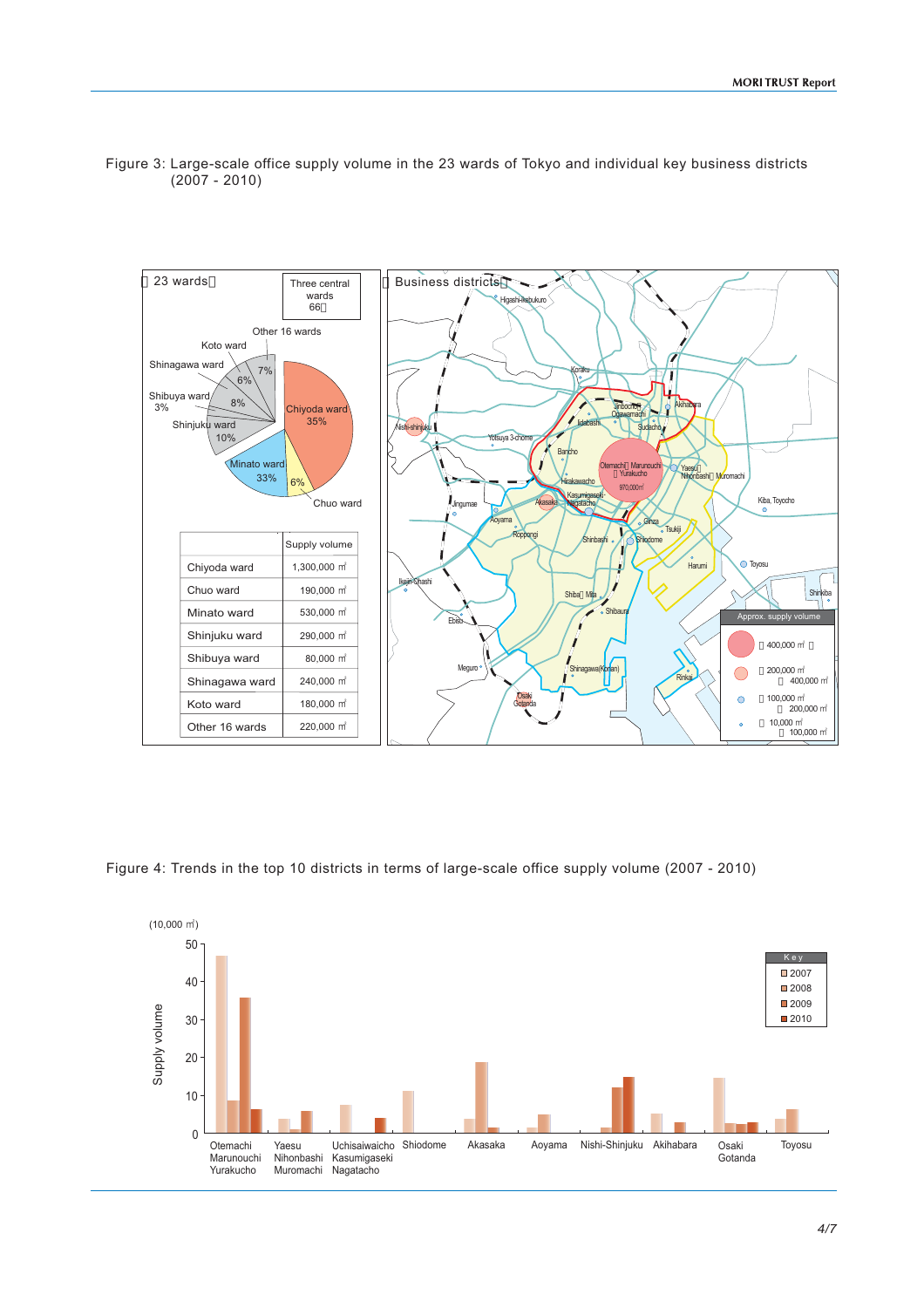



Figure 6: Trends in the top 10 districts in terms of large-scale office supply volume (2003 - 2006)

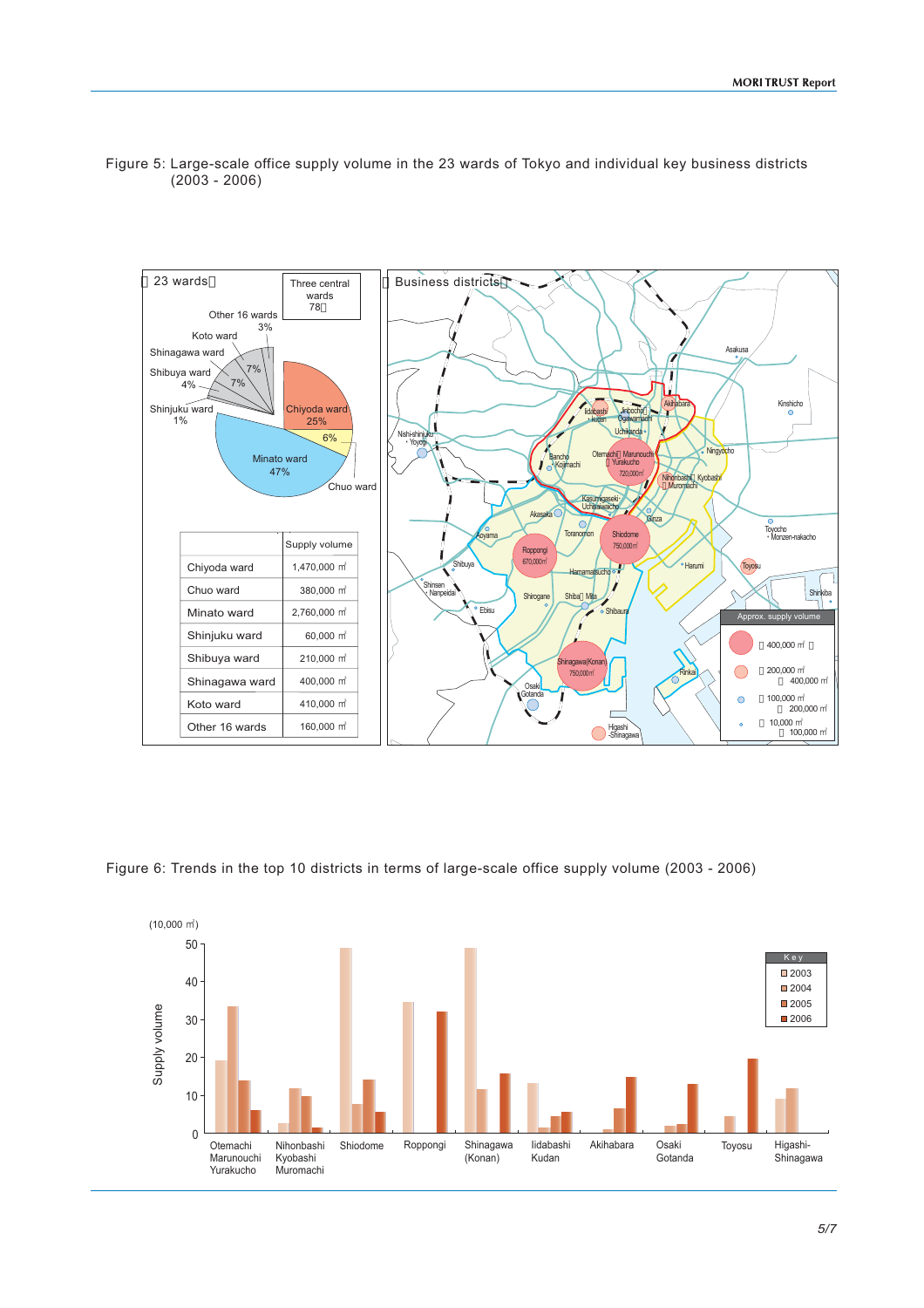

Jinbocho Ogawacho Akasaka

2

2

8

5

8

 $\overline{0}$ 

Hamamatsucho



Note) Based on the applications for posting of construction signs related to building construction authorized from January to December each year, records per case have been kept by town and local precincts of plans in which the total floor area (including office space) is less than ten thousand square meters. Plans whose major purpose is residential are not included.